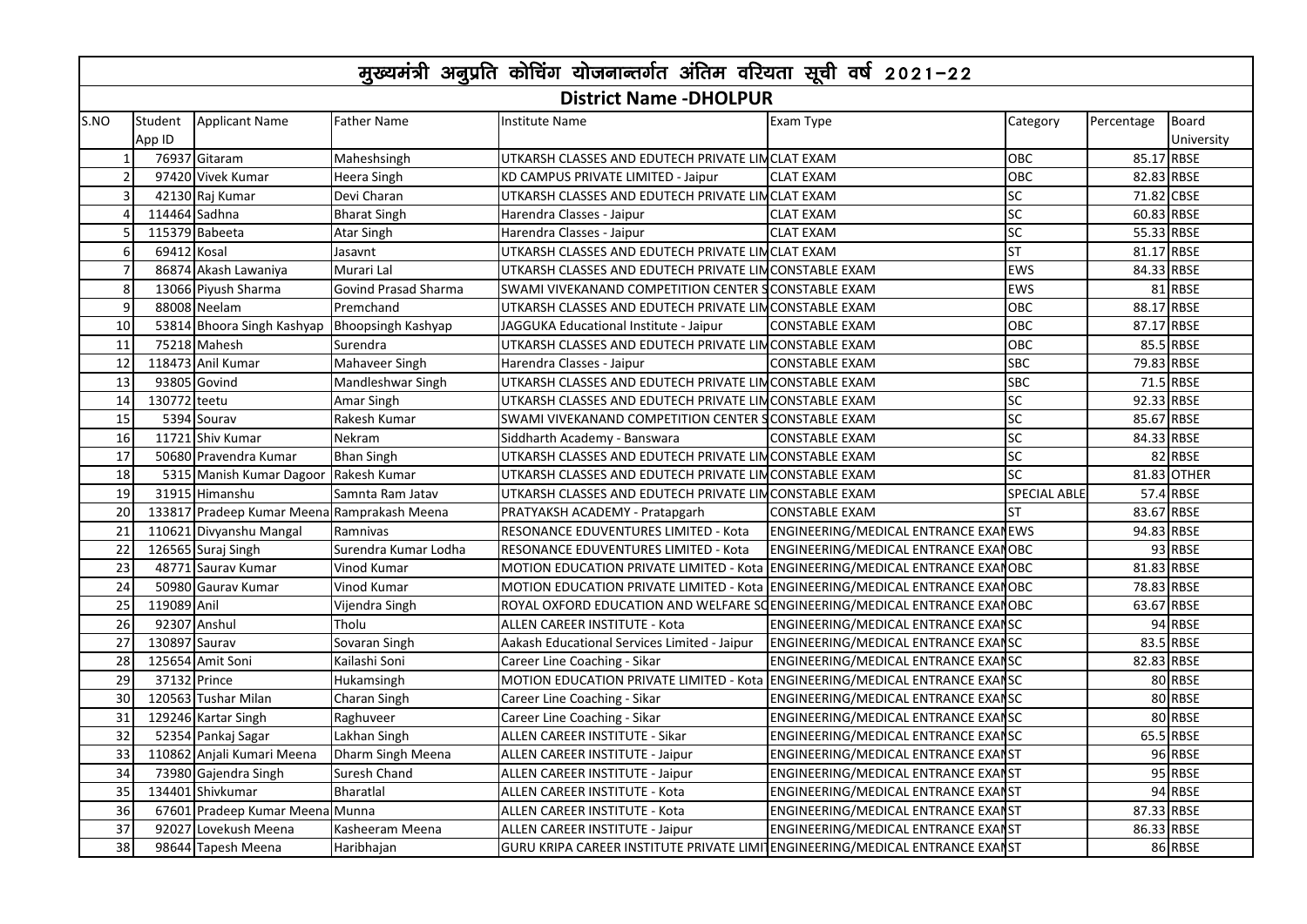| 39              |               | 87042 Mohit Kumar Meena              | Rajendra Kumar Meena | ALLEN CAREER INSTITUTE - Kota                                                 | ENGINEERING/MEDICAL ENTRANCE EXANST     |             | 85.83 RBSE |
|-----------------|---------------|--------------------------------------|----------------------|-------------------------------------------------------------------------------|-----------------------------------------|-------------|------------|
| 40              |               | 119982 Hariom Meena                  | Anarsingh            | Career Line Coaching - Sikar                                                  | ENGINEERING/MEDICAL ENTRANCE EXANST     |             | 85.33 RBSE |
| 41              |               | 121607 Sukhveer Singh                | Shyam Singh          | UTKARSH CLASSES AND EDUTECH PRIVATE LINENGINEERING/MEDICAL ENTRANCE EXANST    |                                         |             | 84.83 RBSE |
| 42              |               | 24480 Raju Meena                     | Gajraj Singh Meena   | Career Line Coaching - Sikar                                                  | ENGINEERING/MEDICAL ENTRANCE EXANST     |             | 84.67 RBSE |
| 43              |               | 19092 Ramraj Meena                   | Vasdev               | RESONANCE EDUVENTURES LIMITED - Kota                                          | ENGINEERING/MEDICAL ENTRANCE EXANST     |             | 82.5 RBSE  |
| 44              |               | 90104 Hemant Meena                   | Rameshwar Meena      | Career Line Coaching - Sikar                                                  | ENGINEERING/MEDICAL ENTRANCE EXANST     |             | 81.5 RBSE  |
| 45              |               | 112899 Vijay Kumar Meena             | Hansram Meena        | Career Line Coaching - Sikar                                                  | ENGINEERING/MEDICAL ENTRANCE EXANST     |             | 81.5 RBSE  |
| 46              |               | 53175 Sonam Sharma                   | Dinesh Sharma        | UTKARSH CLASSES AND EDUTECH PRIVATE LIN REET EXAM                             |                                         | <b>EWS</b>  | 71 RBSE    |
| 47              |               | 84468 Gauray Kanshana                | Prathvi Singh        | UTKARSH CLASSES AND EDUTECH PRIVATE LINREET EXAM                              |                                         | SBC         | 64 RBSE    |
| 48              |               | 112905 Sadhana Jatav                 | Darshan Lal          | UTKARSH CLASSES AND EDUTECH PRIVATE LIMREET EXAM                              |                                         | <b>SC</b>   | 75.4 RBSE  |
| 49              |               | 118722 Satendra                      | <b>Bhagwan Das</b>   | UTKARSH CLASSES AND EDUTECH PRIVATE LIMREET EXAM                              |                                         | SC          | 71.8 OTHER |
| 50              |               | 53322 Satyaprakash                   | Rajendra Singh       | UTKARSH CLASSES AND EDUTECH PRIVATE LIM REET EXAM                             |                                         | SC          | 66 RBSE    |
| 51              |               | 135097 Pavan Kumar                   | Kumar Singh          | UTKARSH CLASSES AND EDUTECH PRIVATE LIN REET EXAM                             |                                         | <b>SC</b>   | 58.4 RBSE  |
| 52              |               | 132806 Beer Singh Jatav              | Ram Shwaroop Jatav   | UTKARSH CLASSES AND EDUTECH PRIVATE LIMREET EXAM                              |                                         | <b>SC</b>   | 57.85 RBSE |
| 53              |               | 75121 Suman                          | Kailash Chand        | UTKARSH CLASSES AND EDUTECH PRIVATE LIMREET EXAM                              |                                         | <b>SC</b>   | 53.6 RBSE  |
| 54              |               | 88224 Suneel Kumar Bhaskar Vidha Ram |                      | UTKARSH CLASSES AND EDUTECH PRIVATE LIMREET EXAM                              |                                         | SC          | 52.6 RBSE  |
| 55              |               | 51649 Rachna Kumari                  | Vinod Kumar          | JAGGUKA Educational Institute - Jaipur                                        | <b>REET EXAM</b>                        | SC          | 51.85 RBSE |
| 56              |               | 131370 Kiishna Semal                 | Harikishan           | UTKARSH CLASSES AND EDUTECH PRIVATE LIMREET EXAM                              |                                         | <b>SC</b>   | 50.62 RBSE |
| 57              |               | 88910 Nekram Meena                   | Suresh Chand Meena   | UTKARSH CLASSES AND EDUTECH PRIVATE LIMREET EXAM                              |                                         | <b>ST</b>   | 64.33 RBSE |
| 58              |               | 115722 Uday Singh Meena              | Devi Singh           | UTKARSH CLASSES AND EDUTECH PRIVATE LIN REET EXAM                             |                                         | <b>ST</b>   | 53.6 RBSE  |
| 59              |               | 106143 Laxmi Kumari Meena            | Amar Singh Meena     | PARISHKAR COACHING INSTITUTE - Jaipur                                         | <b>REET EXAM</b>                        | <b>ST</b>   | 53.4 RBSE  |
| 60              |               | 39176 Shiv Kumari Meena              | Munna Lal Meena      | UTKARSH CLASSES AND EDUTECH PRIVATE LIMREET EXAM                              |                                         | <b>ST</b>   | 51.6 RBSE  |
| 61              |               | 128770 Pushpendra Lavaniya           | <b>SURESH CHAND</b>  | UTKARSH CLASSES AND EDUTECH PRIVATE LINRPSC (RAS/SUBORDINATE SERVICES EXA EWS |                                         |             | 90.8 RBSE  |
| 62              |               | 21982 Vinod Kumar Baghel             | Krishan Kumar        | JAGGUKA Educational Institute - Jaipur                                        | RPSC (RAS/SUBORDINATE SERVICES EXA MBC  |             | 83.6 OTHER |
| 63              |               | 809 Lokendra Singh                   | Vrindavan            | SPRING BOARD ACADEMY - Jaipur                                                 | RPSC (RAS/SUBORDINATE SERVICES EXA OBC  |             | 89.4 RBSE  |
| 64              |               | 54826 Subhash                        | Lakhan Singh         | SPRING BOARD ACADEMY - Jaipur                                                 | RPSC (RAS/SUBORDINATE SERVICES EXA OBC  |             | 88.6 RBSE  |
| 65              |               | 51819 Madhu                          | Mansingh             | SPRING BOARD ACADEMY - Jaipur                                                 | RPSC (RAS/SUBORDINATE SERVICES EXA SC   |             | 82.4 RBSE  |
| 66              |               | 8609 Ravi Moral                      | Harilal Moral        | CHANAKYA ACADEMY FOR EDUCATION AND TRPSC (RAS/SUBORDINATE SERVICES EXASSC     |                                         |             | 82.2 RBSE  |
| 67              |               | 9015 Shiv Kumar Dagur                | Rakesh Kumar         | CHANAKYA ACADEMY FOR EDUCATION AND TRPSC (RAS/SUBORDINATE SERVICES EXASSC     |                                         |             | 81.4 RBSE  |
| 68              |               | 1415 Sudha Kumari Mina               | Rajendra Singh Mina  | SPRING BOARD ACADEMY - Jaipur                                                 | RPSC (RAS/SUBORDINATE SERVICES EXAIST   |             | 86.6 RBSE  |
| 69              |               | 46342 Ajeet Sharma                   | Mahaveer Prasad      | <b>GEETANJALI IAS ACADEMY - Jaipur</b>                                        | RPSC (SUB-INSPECTOR/PAY LEVEL 10 & EWS  |             | 75.6 RBSE  |
| 70              |               | 81493 Amar Prakash                   | Jalim Singh          | <b>GEETANJALI IAS ACADEMY - Jaipur</b>                                        | RPSC (SUB-INSPECTOR/PAY LEVEL 10 &      | <b>JEWS</b> | 69.2 RBSE  |
| 71              |               | 112450 Dharmendra                    | Shreeya              | JAGGUKA Educational Institute - Jaipur                                        | RPSC (SUB-INSPECTOR/PAY LEVEL 10 &      | <b>JOBC</b> | 75.8 RBSE  |
| 72              |               | 64132 Sachin Verma                   | Mukesh               | KD CAMPUS PRIVATE LIMITED - Jaipur                                            | RPSC (SUB-INSPECTOR/PAY LEVEL 10 & JOBC |             | 54.2 RBSE  |
| $\overline{73}$ |               | 56812 Ramkumar                       | Amarsingh            | UTKARSH CLASSES AND EDUTECH PRIVATE LINRPSC (SUB-INSPECTOR/PAY LEVEL 10 & SBC |                                         |             | 77.8 RBSE  |
| 74              |               | 47753 Manish Kumar                   | Vishmbar Singh       | <b>GEETANJALI IAS ACADEMY - Jaipur</b>                                        | RPSC (SUB-INSPECTOR/PAY LEVEL 10 & SC   |             | 75.4 RBSE  |
| 75              |               | 36761 Ranjeet Singh                  | Mohar Singh          | UTKARSH CLASSES AND EDUTECH PRIVATE LIMRPSC (SUB-INSPECTOR/PAY LEVEL 10 & SC  |                                         |             | 72.4 RBSE  |
| 76              |               | 48204 Banei Singh                    | Laxman Singh         | UTKARSH CLASSES AND EDUTECH PRIVATE LIMRPSC (SUB-INSPECTOR/PAY LEVEL 10 & SC  |                                         |             | 68.8 RBSE  |
| 77              | 102714 Yogesh |                                      | Kali Charan          | UTKARSH CLASSES AND EDUTECH PRIVATE LINRPSC (SUB-INSPECTOR/PAY LEVEL 10 & SC  |                                         |             | 67.6 RBSE  |
| 78              |               | 61022 Pushpendra                     | Patiram              | UTKARSH CLASSES AND EDUTECH PRIVATE LINRPSC (SUB-INSPECTOR/PAY LEVEL 10 & SC  |                                         |             | 67.4 RBSE  |
| 79              |               | 88260 Radha Krishna Meena            | Narayan Singh Meena  | UTKARSH CLASSES AND EDUTECH PRIVATE LIMRPSC (SUB-INSPECTOR/PAY LEVEL 10 &     |                                         | Ist         | 81.6 RBSE  |
| 80              |               | 101813 Nensi Bansal                  | Sudheer Kumar Bansal | UTKARSH CLASSES AND EDUTECH PRIVATE LINRSSB (PATWARI/JUNIOR ASSISTANT/PAY EWS |                                         |             | 57.2 RBSE  |
| 81              |               | 89890 Samundra                       | Munna Lal            | UTKARSH CLASSES AND EDUTECH PRIVATE LINRSSB (PATWARI/JUNIOR ASSISTANT/PAY SC  |                                         |             | 86.8 RBSE  |